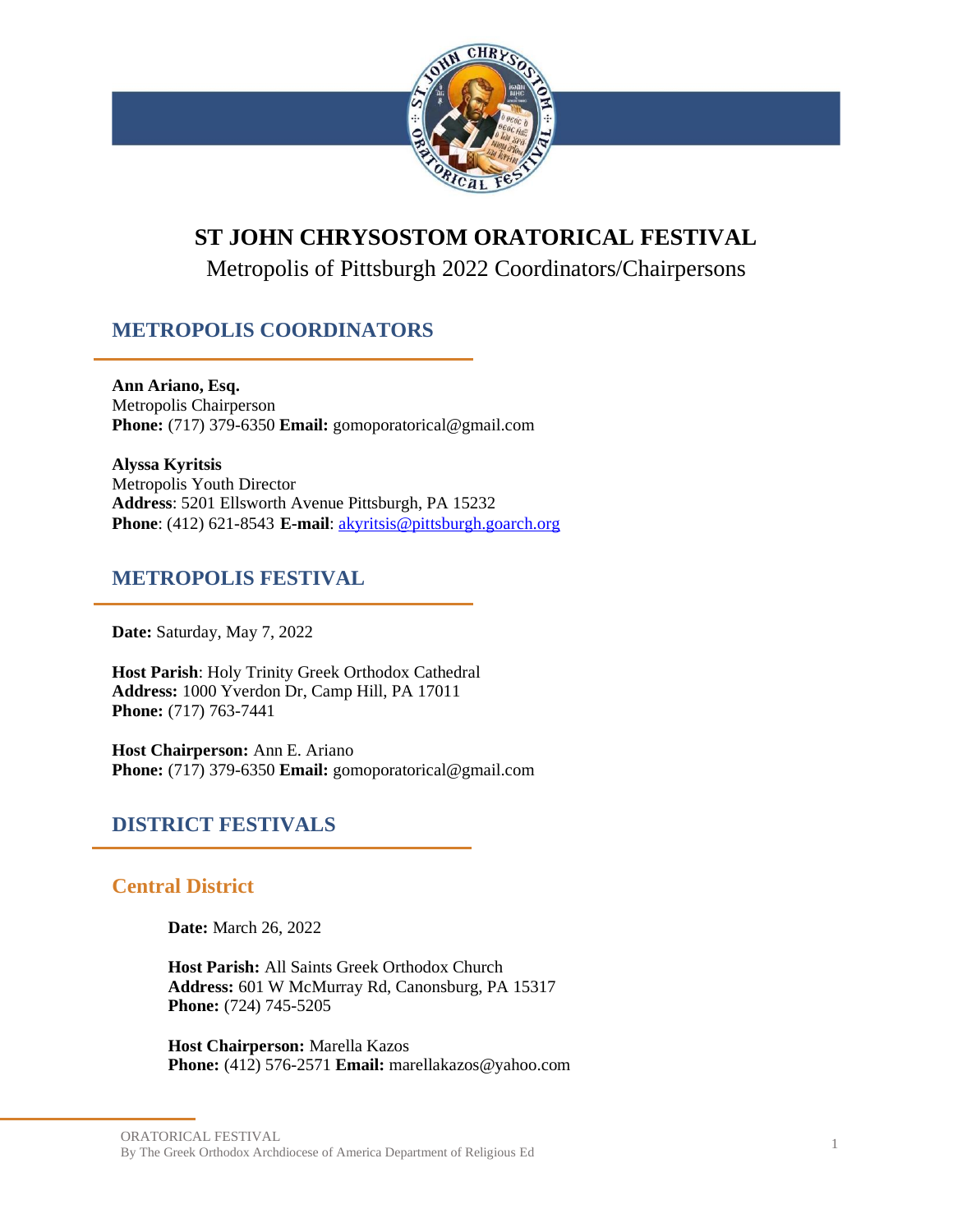# Churches in the Central District

### PENNSYLVANIA OHIO

**Aliquippa:** Kimisis Tis Theotokou **Altoona:** Holy Trinity **Ambridge:** Holy Trinity **Canonsburg:** All Saints **East Pittsburgh:** Presentation of Christ/Ypapanti **Erie:** Koimisis Tis Theotokou **Farrell:** Evangelismos **Johnstown**: St. Mary **McKeesport:** Annunciation **Monessen:** St. Spyridon **New Castle:** St. George **New Kensington**: Annunciation **Oakmont:** Holy Dormition of the Theotokos **Mt. Lebanon:** Holy Cross **Pittsburgh:** Holy Trinity Pittsburgh: St. Nicholas Cathedral

**Campbell:** Archangel Michael **Martins Ferry:** Zoodochos Peghe **Steubenville:** Holy Trinity **Warren:** St. Demetrios **Youngstown:** St. John the Forerunner **Youngstown:** St. Nicholas

### WEST VIRGINIA

**Clarksburg:** St. Spyridon **Morgantown:** Assumption **Weirton:** All Saints **Wheeling:** St. John the Divine

## **Western District**

**Date:** March 26, 2022

**Host Parish:** Sts. Constantine and Helen Greek Orthodox Cathedral  **Address:** 3352 Mayfield Rd, Cleveland, OH 44118  **Phone**: (216) 932-3300

**Host Chairperson:** Ted Cherpas  **Phone:** (216) 932-3300 x8 **Email:** [tcherpas@stsconstantine.com](mailto:tcherpas@stsconstantine.com)

# Churches in the Western District

## OHIO WEST VIRGINIA

**Charleston:** St. John **Huntington:** St. George

**Akron:** Annunciation **Belpre**: St. James **Canton:** Holy Trinity **Canton:** St. Haralambos **Cleveland:** Annunciation **Cleveland Heights**: Sts. Constantine & Helen Cathedral **Columbus:** Annunciation Cathedral **Lorain:** St. Nicholas **Mansfield:** Sts. Constantine & Helen **Massillon:** St. George **North Royalton:** St. Paul **Rocky River:** St. Demetrios